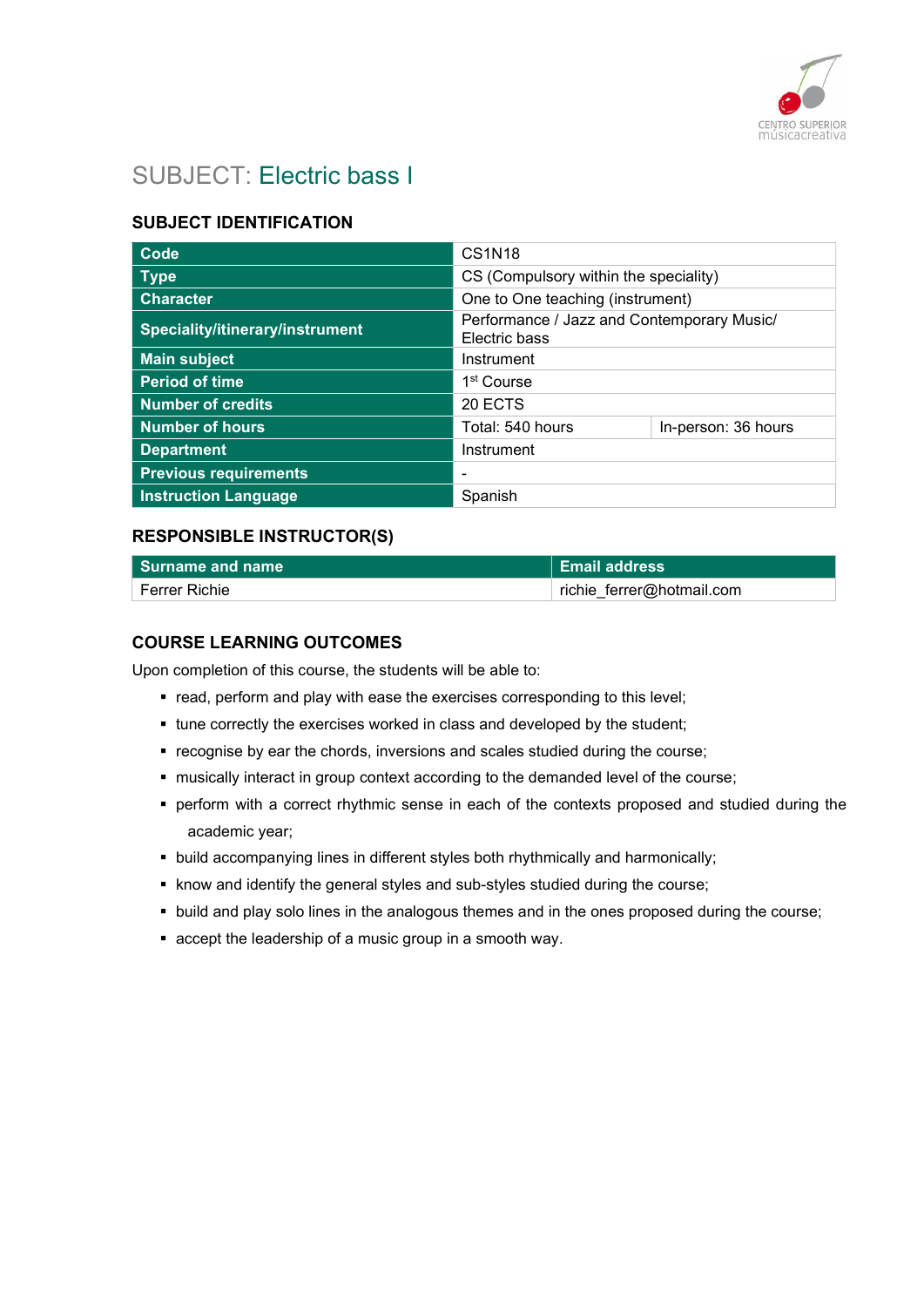

## COURSE CONTENT

| <b>Thematic block</b>                             | <b>Theme/ Repertoire</b>                                                                                                                                                                        |
|---------------------------------------------------|-------------------------------------------------------------------------------------------------------------------------------------------------------------------------------------------------|
|                                                   | Theme 1. Major and natural minor scales                                                                                                                                                         |
|                                                   | Theme 2. Melodic and harmonic minor scales                                                                                                                                                      |
| <b>I.- Scales</b>                                 | Theme 3. Intervallic exercises in all the studied major and minor<br>scales: 3rd, 4th, 5th, 6th, 7th, 8th                                                                                       |
|                                                   | Theme 4. Blues and pentatonic scale                                                                                                                                                             |
|                                                   | Theme 1. Triads (all the inversions): major, minor, augmented,<br>diminished, sus4                                                                                                              |
| II. - Arpeggios and chords                        | Theme 2. Tetrads: Maj7; m7; m7b5; dim7; 7; 7sus4; m6                                                                                                                                            |
|                                                   | Theme 3. Arpeggios sequences by circles of fifths, descending.                                                                                                                                  |
| III. - Harmonic                                   | Theme 1. In major: IV, V, I - II, V, I - I, VI, II, V and minor: I-, bVI, $II^{\circ}$<br>, V, I with voices conduction (in all the keys).                                                      |
| <b>Progressions</b>                               | Theme 2. Twelve-bars Blues                                                                                                                                                                      |
| V. - Repertoire<br>performance                    | Study of pieces and transcriptions chosen by the instructor according<br>to the level and needs of the student. The resulting work will be<br>archived in a portfolio at the end of the course. |
| VI. - Improvisation                               | Application of the studied scales and arpeggios into the improvisation<br>in different styles.                                                                                                  |
| VII. - Reading                                    | Sight-reading exercises and improvement strategies. Practice with<br>metronome.                                                                                                                 |
|                                                   | Practical transcription exercises in class and as homework.                                                                                                                                     |
| VIII. - Ear training applied<br>to the instrument | Practical exercises to work on instant reproduction of music fragments<br>by ear.                                                                                                               |
|                                                   | Ear training: scales, arpeggios, and inversions.                                                                                                                                                |
|                                                   | Ear training practice and integrating in group music speech.                                                                                                                                    |
| <b>VIII - Technique</b>                           | Pizzicatto, Pull off, Hammer, dead notes, palm mute                                                                                                                                             |

#### STUDENT´S STUDY HOURS PLANNING

| <b>Activity type</b>                                           | <b>Total hours</b> |
|----------------------------------------------------------------|--------------------|
| <b>Theoretic activities</b>                                    | 5 hours            |
| <b>Practice activities</b>                                     | 25 hours           |
| Other training mandatory activities (seminars, workshops etc.) | 2 hours            |
| <b>Test taking</b>                                             | 4 hours            |
| <b>Student self-study hours</b>                                | 484 hours          |
| <b>Practice preparation</b>                                    | 20 hours           |
| Total of student working hours                                 | 36+484=540hours    |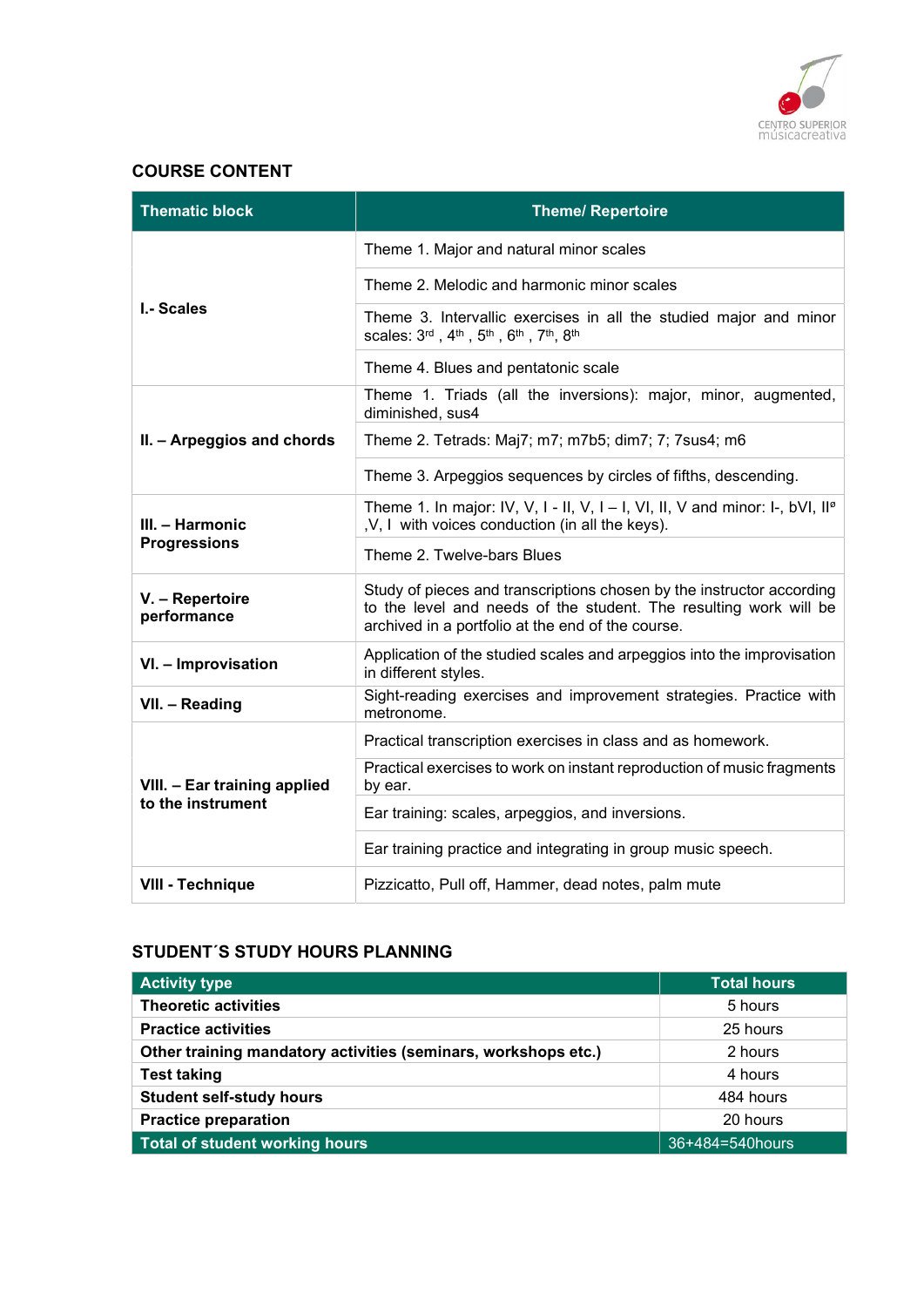

# **METHODOLOGY**

| <b>Theoretical activities</b>                                                | Theoretical/conceptual explanations and analysis of different<br>examples coming from all the most relevant music styles.                                                                        |
|------------------------------------------------------------------------------|--------------------------------------------------------------------------------------------------------------------------------------------------------------------------------------------------|
| <b>Practical activities</b>                                                  | Practical application of what has been studied in class through<br>transcriptions, collective group intonation, performance with<br>instrument, sight-reading, rhythms and melodies composition. |
| <b>Other training mandatory</b><br>activities (workshops,<br>seminars, etc.) | Meet the Artists (MTA) sessions, concerts, rehearsals etc.                                                                                                                                       |

#### ASSESSMENT TOOLS

| <b>Theoretical activities</b>                                                   | Participation: The students must actively participate in class, proving<br>interest and/or understanding of the content covered.<br>Continuous evaluation: The students must fulfil the requested<br>assignments during the whole academic course, proving research<br>ability and practice synthesis skills concerning theoretical concepts<br>linked to performance.                                                                                                                                                                                                                                          |
|---------------------------------------------------------------------------------|-----------------------------------------------------------------------------------------------------------------------------------------------------------------------------------------------------------------------------------------------------------------------------------------------------------------------------------------------------------------------------------------------------------------------------------------------------------------------------------------------------------------------------------------------------------------------------------------------------------------|
| <b>Practical activities</b>                                                     | Participation: The students must actively participate in class, proving<br>interest and/or understanding of the content covered.<br>Continuous evaluation: The students must fulfil the requested practical<br>assignments during the whole academic course based on to team-<br>work dynamics and also prove writing and oral skills, beside<br>performing skills.<br>Performance exams: The students must take at least two exams<br>during the academic course in order to show the practical skills<br>acquired and the practical assimilation of the course contents,<br>following the tests instructions. |
| <b>Other educational mandatory</b><br>activities (workshops,<br>seminars, etc.) | <b>Participation:</b> The students must actively participate in the different<br>relevant events as considered by the instructor or by the degree<br>coordinators.                                                                                                                                                                                                                                                                                                                                                                                                                                              |

#### ASSESSMENT CRITERIA

| Theoretical activities      | To reasonably apply a conceptual/theoretical framework to the<br>performance and analyse consequently examples from the most<br>relevant music styles and the corresponding performing techniques.                                                |
|-----------------------------|---------------------------------------------------------------------------------------------------------------------------------------------------------------------------------------------------------------------------------------------------|
| <b>Practical activities</b> | To prove technical and performing skills through performing tests and<br>through technical, sight-reading and improvisation exercises that will<br>enable the identification of problematics and the improvement and<br>development of new tools. |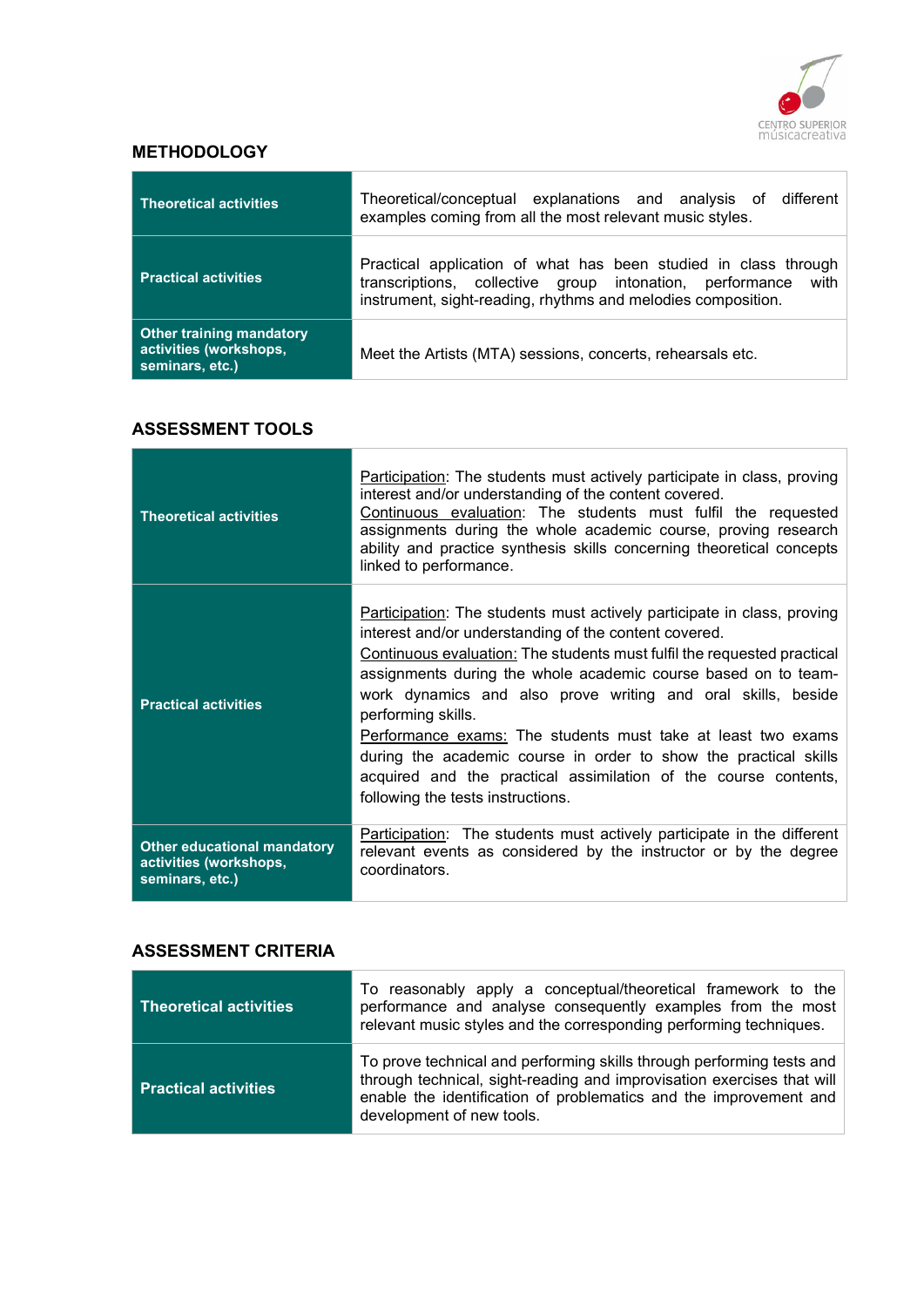

Other training mandatory activities (workshops, seminars, etc.)

To attend and participate in the relevant events for their education (Meet the artists sessions, invited professors sessions, concerts and rehearsals)

#### GRADE DETERMINATION SYSTEM

#### Grade determination system in continuous assessment

|                       | <b>Grade percentage</b> |
|-----------------------|-------------------------|
| Continuous assessment | 20%                     |
| Mid-term exam         | 30%                     |
| Final exam            | 50%                     |
| Total                 | 100%                    |

#### Grade determination system in cases of loss of continuous assessment right

|            | Grade percentage |
|------------|------------------|
| Final exam | 80%              |
| Total      | 80%              |

#### Grade determination system for the extraordinary assessment call

|             | <b>Grade percentage</b> |
|-------------|-------------------------|
| Retake exam | 100%                    |
| Total       | 100%                    |

#### Grade determination system for students with disabilities

In principle, the grade determination system for students with disabilities will be carried out following the criteria set for the rest of the students, ensuring equal opportunities and conditions for all the students. However, if necessary, the instructor in charge will take into account the type of disability of the concerned student. Should the situation apply, the assessment conditions will be adapted in accordance to the limitations of the corresponding disability.

These considerations will be established once the concerned student enrols in the corresponding courses. For the official records, the student and/or the student representative will be requested to present the corresponding disability report for the official accreditation.

|                       | <b>Grade percentage</b> |
|-----------------------|-------------------------|
| Continuous evaluation | 20%                     |
| Mid-term exam         | 30%                     |
| Final exam            | 50%                     |
| Total                 | 100%                    |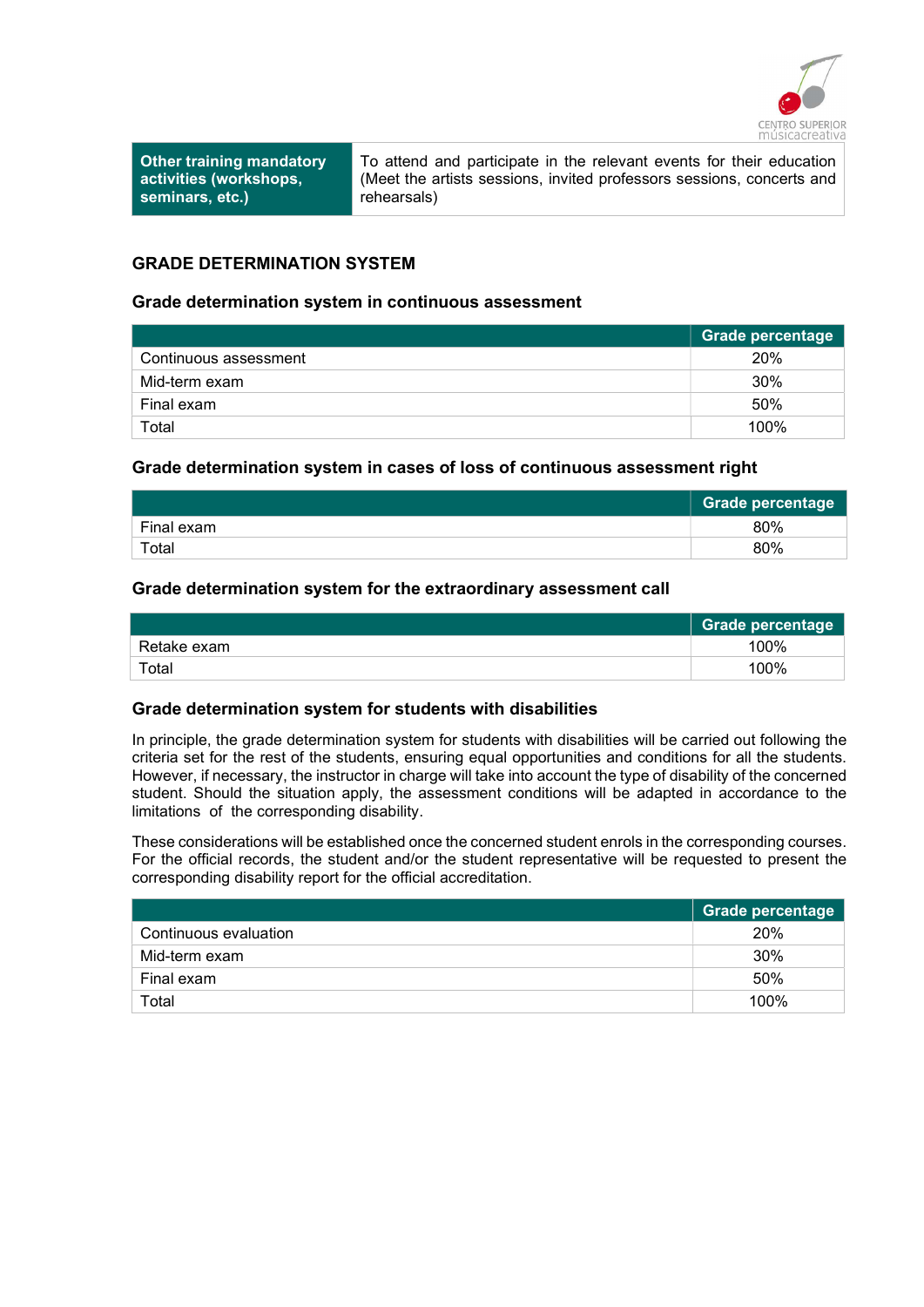

# RESOURCES AND BIBLIOGRAPHY

| Campus online https://musicacreativa.classlife.education/ |                                    |
|-----------------------------------------------------------|------------------------------------|
| <b>Bibliography</b>                                       |                                    |
| <b>Tittle</b>                                             | Ready, aim, improvise              |
| <b>Author</b>                                             | <b>Hal Crook</b>                   |
| <b>Publisher</b>                                          | <b>Berklee Press</b>               |
| <b>Tittle</b>                                             | How to improvise                   |
| <b>Author</b>                                             | <b>Hal Crook</b>                   |
| <b>Publisher</b>                                          | <b>Berklee Press</b>               |
|                                                           |                                    |
| <b>Tittle</b>                                             | Reading contemporary electric bass |
| <b>Author</b>                                             | Rick Appleman                      |
| <b>Publisher</b>                                          | <b>Berklee Press</b>               |
|                                                           |                                    |
| <b>Tittle</b>                                             | El bajista completo                |
| <b>Author</b>                                             | Rafael de la Vega                  |
| <b>Publisher</b>                                          | <b>Music Distribution SA</b>       |
| <b>Tittle</b>                                             |                                    |
|                                                           | Jazz Bass Compendium               |
| <b>Author</b>                                             | Sigi Bush                          |
| <b>Publisher</b>                                          | <b>Advance Music</b>               |
| <b>Tittle</b>                                             | Standing in the shadows of Motown  |
| <b>Author</b>                                             | James Jammerson Jr.                |
| <b>Publisher</b>                                          | <b>Music Distribution SA</b>       |
|                                                           |                                    |
| <b>Tittle</b>                                             | Dominant Seventh Workout           |
| <b>Author</b>                                             | Jamey Aebersold                    |
| <b>Publisher</b>                                          | Jamey Aebersold Jazz, Inc.         |
| <b>Tittle</b>                                             | The Bass Bible                     |
| <b>Author</b>                                             | Paul Weswood                       |
| <b>Publisher</b>                                          | Ama Verlag                         |
|                                                           |                                    |
| <b>Tittle</b>                                             | The improviser's Bass Method       |
| <b>Author</b>                                             | <b>Chuck Sher</b>                  |
| <b>Publisher</b>                                          | Sher Music, co.                    |
|                                                           |                                    |
| <b>Tittle</b>                                             | The Music of Paul Chambers         |
| <b>Author</b>                                             | <b>Jimmy Stinett</b>               |